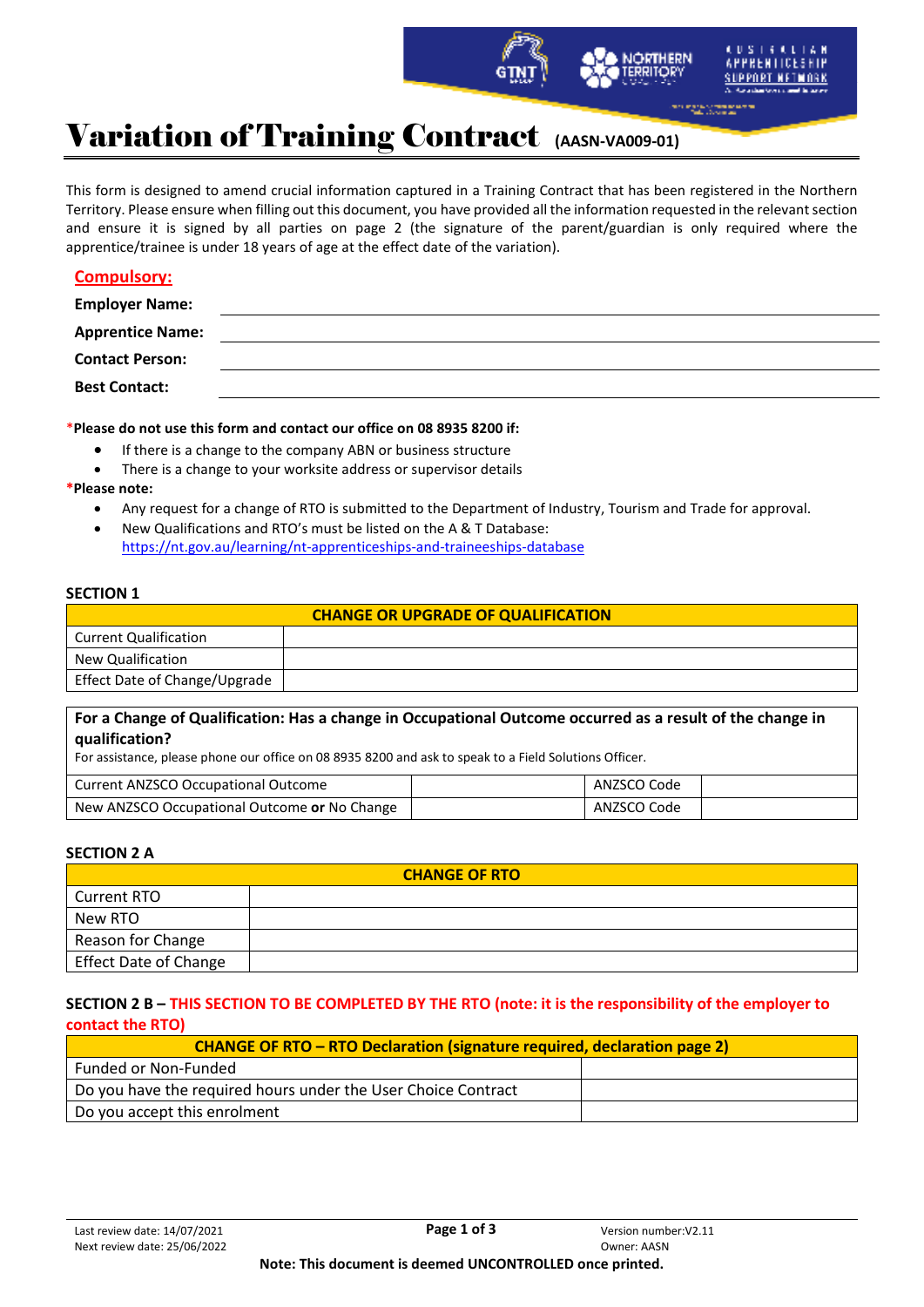

in de la propieta de la malada de la propieta.<br>Tanto de la propieta del propieta del contenente del contenente del contenente del contenente del contenente d

Z M

# Variation of Training Contract **(AASN-VA009-01)**

## **SECTION 3**

| <b>CHANGE OF EMPLOYMENT STATUS</b>    |                  |               |                     |                            |                            |
|---------------------------------------|------------------|---------------|---------------------|----------------------------|----------------------------|
| Part Time                             | <b>Full Time</b> |               | <b>School Based</b> |                            | <b>School Based</b>        |
| to                                    | To               |               | to                  |                            | to                         |
| <b>Full Time</b>                      | Part Time        |               |                     | <b>Permanent Part Time</b> | <b>Permanent Full Time</b> |
|                                       |                  |               |                     |                            |                            |
| Has the Apprentice Completed Year 12? |                  | Yes $\square$ |                     | No <sub>1</sub>            | $N/A$ $\square$            |
| New Hours Per Week                    |                  |               |                     |                            |                            |
| <b>Effect Date of Change</b>          |                  |               |                     |                            |                            |

### **SECTION 4**

| <b>CHANGE OF COMPANY NAME: LEGAL AND OR TRADE NAME</b> |  |  |
|--------------------------------------------------------|--|--|
| Current Legal Name                                     |  |  |
| <b>Current Trade Name</b>                              |  |  |
| New Legal Name                                         |  |  |
| New Trade Name                                         |  |  |
| <b>Effect Date of Change</b>                           |  |  |

### **SECTION 5 – THIS SECTION DOES NOT REQUIRE THE DECLARATION TO BE SIGNED BY ALL PARTIES**

|                           | <b>CHANGE OF EMPLOYER CONTACT DETAILS - apprentice/trainee/ Parent/ Guardian signature not required</b> |  |  |  |
|---------------------------|---------------------------------------------------------------------------------------------------------|--|--|--|
| New Employer Contact Name |                                                                                                         |  |  |  |
| New Postal Address        |                                                                                                         |  |  |  |
| New Phone Number(s)       |                                                                                                         |  |  |  |
| <b>New Email Address</b>  |                                                                                                         |  |  |  |

|                                                   | <b>CHANGE OF APPRENTICE/TRAINEE NAME - employer signature not required</b> |                                                                          |  |  |
|---------------------------------------------------|----------------------------------------------------------------------------|--------------------------------------------------------------------------|--|--|
| <b>Current Full Name (including Middle Names)</b> |                                                                            |                                                                          |  |  |
| New Legal Name (including Middle Names)           |                                                                            |                                                                          |  |  |
| ID Required (please attach)                       |                                                                            | Change of Name Cert, Passport, Birth Cert, Marriage Cert, Driver Licence |  |  |
| <b>Effect Date of Change</b>                      |                                                                            |                                                                          |  |  |

|                         | <b>CHANGE OF APPRENTICE/TRAINEE CONTACT DETAILS - employer signature not required</b> |  |  |
|-------------------------|---------------------------------------------------------------------------------------|--|--|
| New Residential Address |                                                                                       |  |  |
| New Postal Address      |                                                                                       |  |  |
| New Phone Number(s)     |                                                                                       |  |  |
| New Email Address       |                                                                                       |  |  |